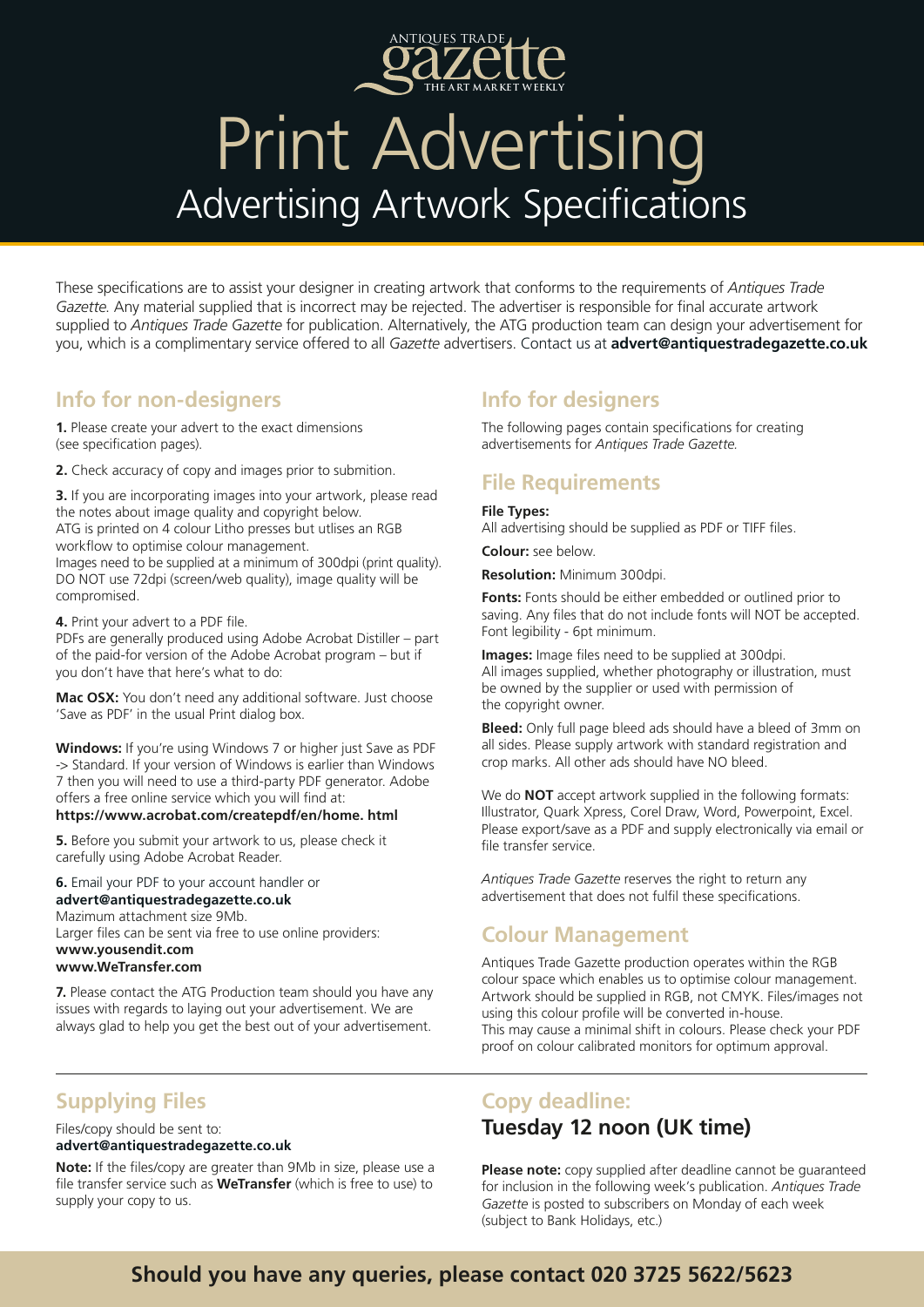## **SINGLE PAGE BLEED AD**

**Page size:** 244mm wide x 335mm high **Bleed size:** 250mm wide x 341mm high (3mm)

← Text Area: Please keep all important information within this area 214mm wide x 305mm high







## $\int_{\text{5mm}}$

# Print Advertising Advertising Artwork Specifications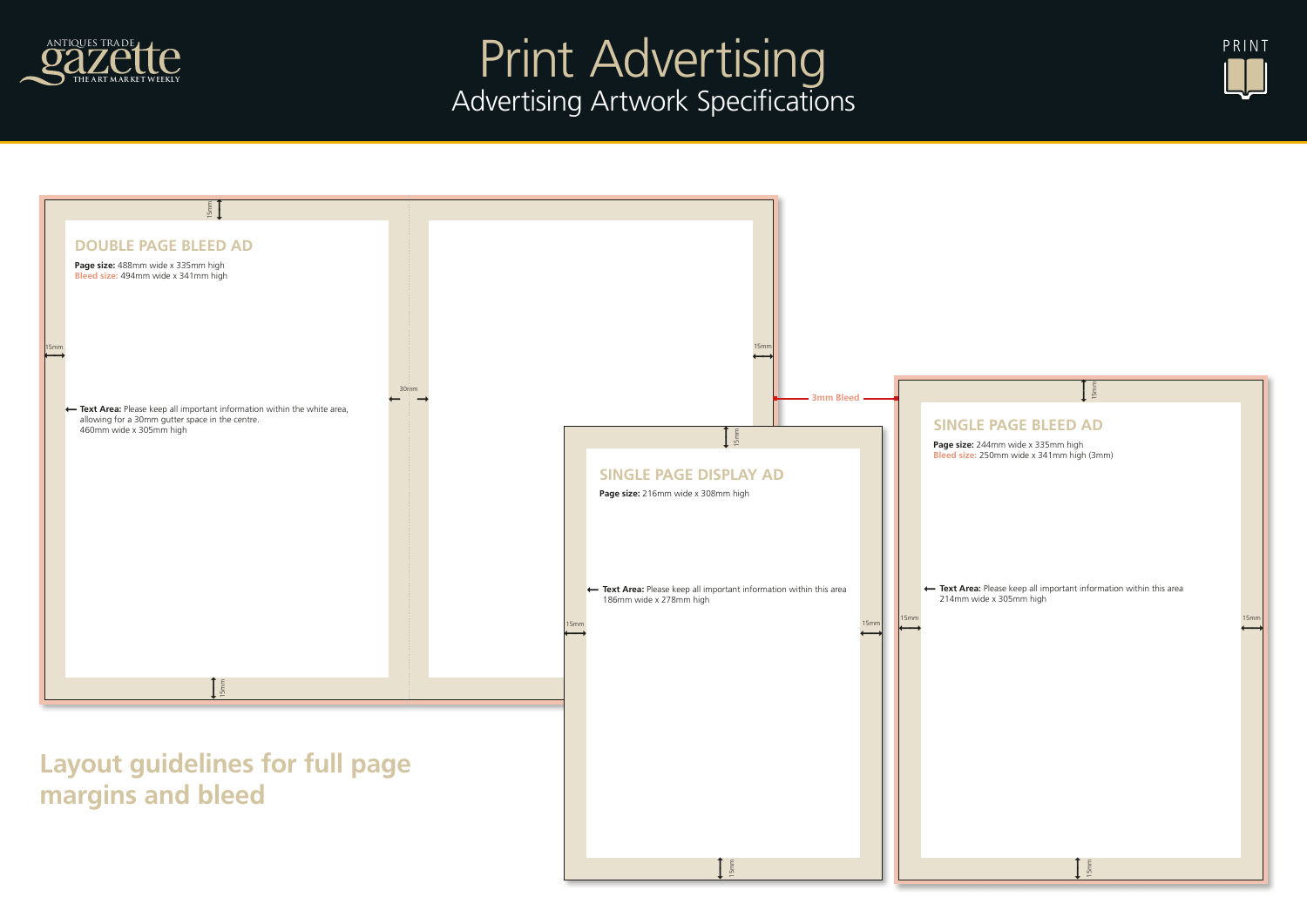**HALF PAGE VERTICAL DISPLAY AD Ad size:**  106mm wide x 308mm high

#### **QUARTER PAGE VERTICAL DISPLAY AD**

**Ad size:**  106mm wide x 152mm high

**HALF PAGE HORIZONTAL DISPLAY AD**

**Ad size:** 216mm wide x 152mm high

#### **QUARTER PAGE HORIZONTAL DISPLAY AD**

**Ad size:** 216mm wide x 74mm high

**SIXTH HORIZONTAL DISPLAY AD Ad size:** 142mm wide x 74mm high

#### **SIXTH VERT DISPLAY AD**

**Ad size:**  69mm wide x 152mm high

### **SIXTH BANNER DISPLAY AD**

**Ad size:** 216mm wide x 50mm high

**Three-EightHs DISPLAY AD Ad size:**  106mm wide x 230mm high

#### **Three-QUARTER DISPLAY AD**

**Ad size:**  216mm wide x 230mm high

#### **Twelfth DISPLAY AD Ad size:**

69mm wide x 74mm high

**EIGHTH DISPLAY AD Ad size:**  106mm wide x 74mm high

## **Display advertising sizes**

### **Please note:**

Standard display adverts have no bleed and should be provided to the exact dimensions as described.





## Print Advertising Advertising Artwork Specifications